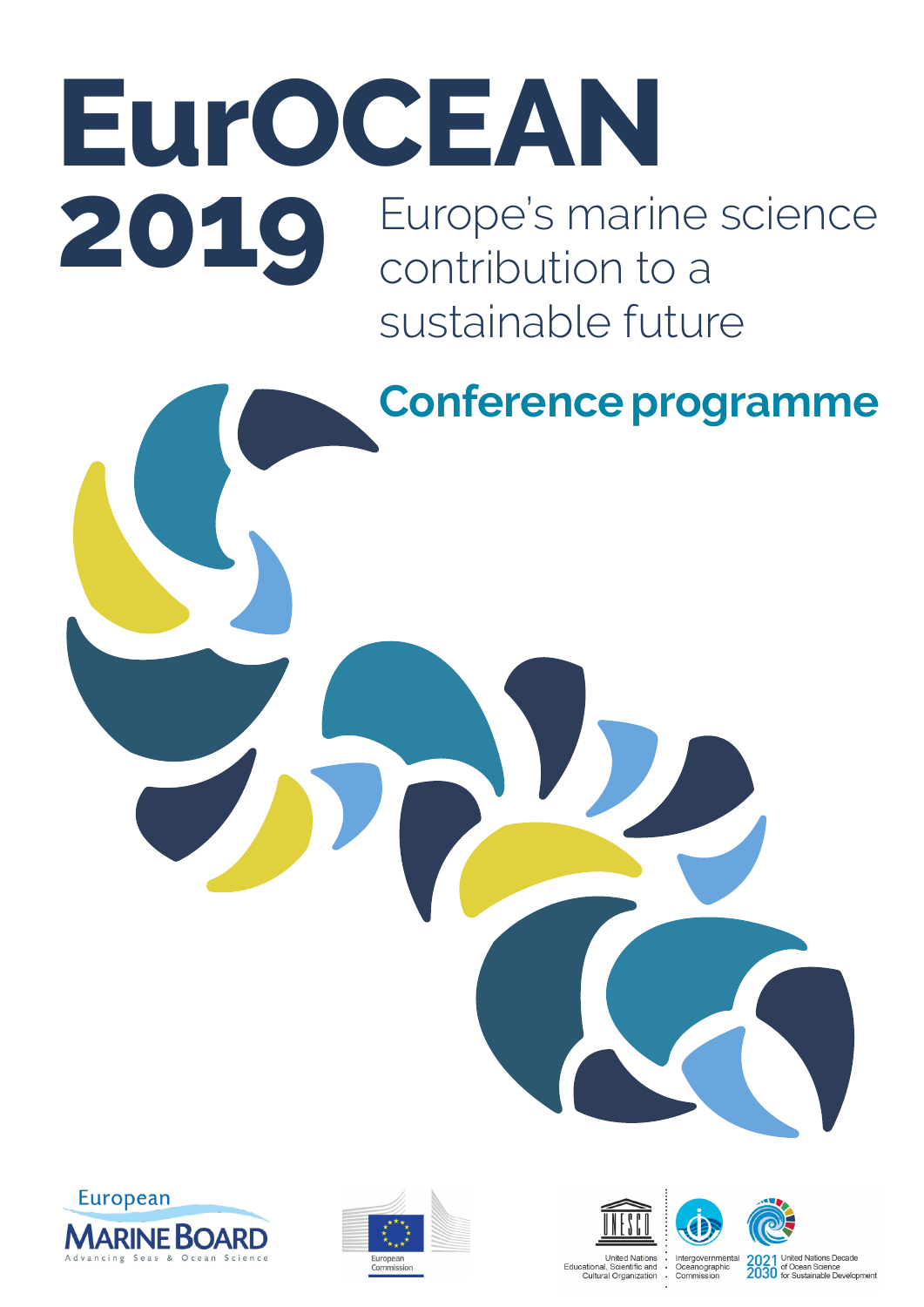# Eur 2019

Europe's marine science contribution to a sustainable future

UNESCO headquarters, room XI, Paris, France

**11-12 June, Paris**

**EUROCEAN 2019** will discuss the contribution of European marine science to the United Nations Decade of Ocean Science for Sustainable Development (2021-2030). The conference will also highlight the contribution of marine science to other ongoing and future initiatives supported by the European Union Framework Programmes for Research and Innovation, such as Horizon 2020 (2014-2020) and the forthcoming Horizon Europe (2021-2027).

The European Marine Board flagship publication Navigating the Future V (NFV) will be launched at EurOCEAN 2019. Navigating the Future V describes what marine science will look like in the next decade and beyond and what the needs are to achieve this. NFV will provide robust, independent scientific advice and expert opinion and with increasing importance to societal wellbeing in decades to come. n **Navigating the Future V** (NFV) will be launched at EurOCEAN 2019.<br>In science will look like in the next decade and beyond and what the<br>st, independent scientific advice and expert opinion and with increasing<br>ome.<br>The sc

EurOCEAN conferences are major European marine science policy conferences providing a forum for policymakers and strategic planners at European and national level, to interact with the marine research community and marine and maritime stakeholders. The distinctive feature that characterizes EurOCEAN conferences is the focus on bringing the stakeholders together to speak with one voice towards policy.

#### **Twitter: #EurOCEAN2019 www.sli.do - #EurOCEAN2019**

Conference co-organised by European Marine Board, the European Commission and the Intergovernmental Oceanographic Commission of UNESCO. EurOCEAN 2019 conference is recognised as a contribution to the preparatory phase of the UN Decade of Ocean Science for Sustainable Development (2021-2030).









Commission

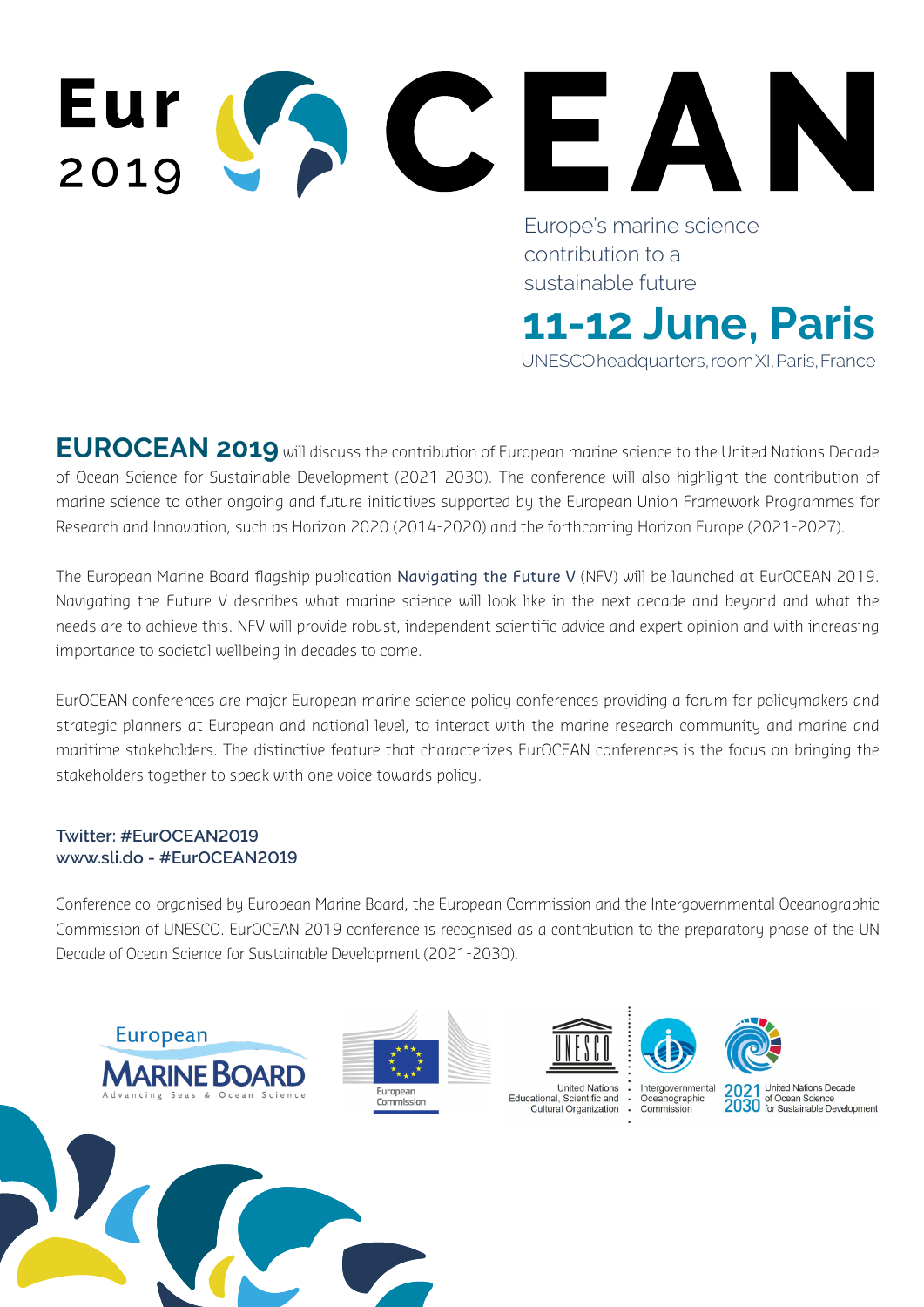

### **CONFERENCE PROGRAMME ICE PROGRAMN**<br>22019

#### **Tuesday, 11 June 2019**

- 08:00 08:30 Registration
- 09:00 11:00 **Welcome and opening addresses** (Room XI) tration<br><mark>ome and opening addresses</mark>

Moderated by Jan Mees, Director, Flanders Marine Institute, Belgium; and Chair, European Marine Board

#### Opening address by organisers

- Jan Mees, Chair, European Marine Board
- John Bell, Director, Directorate C: Healthy Planet, Directorate-General for Research and Innovation, European Commission

#### Welcome by the host

Salvatore Aricò, Head, Ocean Science Section, Intergovernmental Oceanographic Commission (IOC) of UNESCO, on behalf of Vladimir Ryabinin, Executive Secretary, Intergovernmental Oceanographic Commission (IOC) of UNESCO

#### World Oceans Day 2019 "Gender and Ocean"

 Kirsten Isensee, Programme Specialist, Ocean Science Section, Intergovernmental Oceanographic Commission (IOC) of UNESCO

#### Opening remarks

- Lisa Emelia Svensson, Ambassador, former Director for Ocean, UN Environment
- H.E. Adrian Cioroianu, Ambassador, Permanent Delegation of Romania to UNESCO
- Laurent Bergeot, Head, Research Department, Ministry for the Ecological and Inclusive Transition, France
- Bernhard Friess, Director, Directorate A: Maritime Policy and Blue Economy, Directorate-General for Maritime Affairs and Fisheries, European Commission, on behalf of Karmenu Vella, European Commissioner for Environment, Maritime Affairs and Fisheries
- François Houllier, President Director General, Institut Français de Recherche pour l'Exploitation de la Mer IFREMER, France

#### 11:00 – 11:15 **Launch of Navigating the Future V** (Room XI)

11:15 – 12:00 Networking and coffee (Mall)

#### 12:00 – 13:00 **Navigating the Future V in the marine science landscape** (Room XI)

#### Presentation

Highlights from Navigating the Future V - Sheila JJ Heymans, NFV editor

#### Short statements by

- Anna Jöborn, Director, Scientific Affairs Department, Swedish Agency for Marine and Water Management, member of the Executive Planning Group of the United Nations Decade of Ocean Science for Sustainable Development (2021-2030)
- Sigi Gruber, Head, Healthy Oceans & Seas Unit, Directorate-General for Research and Innovation, European Commission
- Joachim Harms, Vice-Chair, Joint Programming Initiative Healthy and Productive Seas and Oceans JPI Oceans
- Guillermo Ortuño Crespo, Ph.D. student, Duke's Marine Geospatial Ecology Lab, and Fellow, Nippon Foundation Nereus Program

#### Concluding remarks by

• Edward Hill, Executive Director, National Oceanography Centre – NOC, United Kingdom

13:00 – 14:30 Lunch (Mall)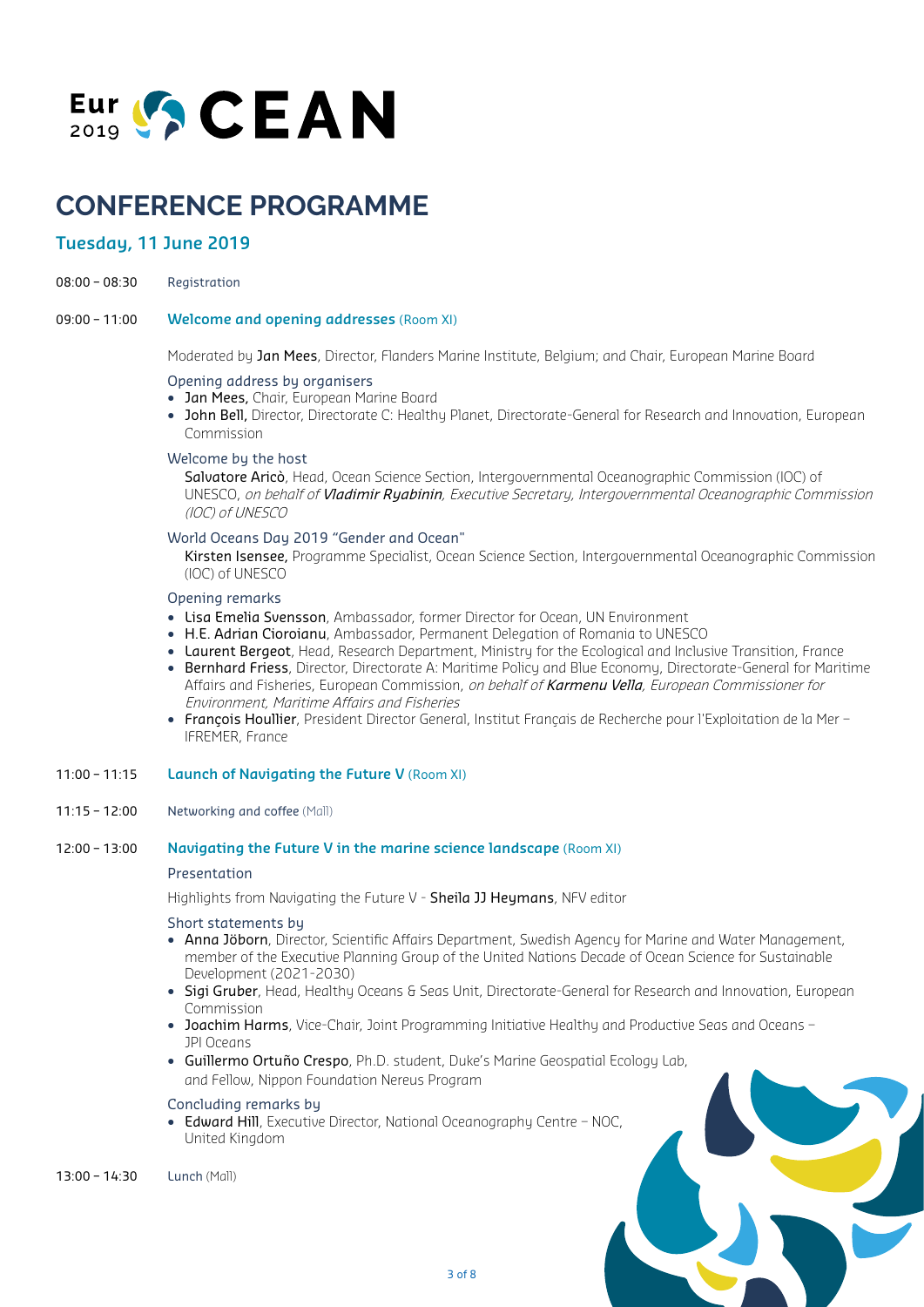

#### 14:30 – 15:45 **Session 1: Sustainable marine resources** (Room XI)

#### **The role of marine science in understanding and sustainably using marine living resources**

Moderated by Mark Dickey-Collas, Chair of Advisory Committee, International Council for the Exploration of the Sea - ICES **ion 1: Sustainable marine res**<br>r<mark>ole of marine science in unde</mark><br>rated by <mark>Mark Dickey-Collas</mark>, C

#### Presentations

- Science to sustainably harvest ocean resources joint presentation by Xabier Irigoien, Scientific Director, AZTI (Spain), representing the H2020 SUMMER project; and Webjørn Melle, Principal Scientist, Institute of Marine Research (Norway), representing the H2020 MEESO project e<mark>ntations</mark><br>ience to sustainably harvest o<br>TI (Spain), representing the H20.
- Science to conserve ocean resources Ann-Katrien Lescrauwaet, Director of International Relations, Flanders Marine Institute - VLIZ, Belgium

#### Panel discussion with

- Carina Keskitalo, Professor, Umeå University, Sweden; member of the EU Scientific Advice Mechanism (SAM) High-Level Group of Scientific Advisors and lead of the 'Food from the Ocean' Scientific Opinion
- Kristian Henriksen, Senior Manager, NCE Aquatech Cluster
- Isabel Sousa Pinto, Principal investigator, Interdisciplinary Centre of Marine and Environmental Research CIIMAR, Portugal; and Co-lead, Marine Biodiversity Observation Network
- Patrizio Mariani, Senior Researcher, National Institute of Aquatic Resources DTU AQUA, Denmark
- Empty chair: the moderator will invite a participant from the audience to come up on stage and sit on the chair. This person will be invited to provide his/her perspective, have a short discussion with the other panellists and then leave for another person to take that place.

#### 15:45 – 16:00 **Poster 1 min pitch presentations** (Room XI)

Hosted by Yves-Marie Paulet, Professor, Université de Bretagne Occidentale, Marine Universities - UM, France

- Simona Aracri, University of Edinburgh, "Biodegradable Soft Robots for Ocean Monitoring"
- Jacob Bentley, Scottish Association for Marine Science, "Co-creating knowledge for sustainable fisheries management: a case study for the Irish Sea"
- Meenakshi Shankar Poti, Free University Brussels, "The coastal conundrum: conservation-development conflicts in rapidly developing tropical islands"
- Loubna Boutahar, Mohammed V University and University of Seville, "Biomonitoring of Atlantic semi-enclosed water areas using new approaches: Zostera noltei meadows"
- Saara Suominen, Royal Netherlands Institute for Sea Research, "Anoxic Microbial Oceans: The functioning of an unexplored carbon cycle"
- Veloisa Mascarenhas, Institute for Chemistry and Biology of the Marine Environment University of Oldenburg, "Underwater Light Availability in fjord ecosystems: effects of glacial meltwater release"
- Maria Kazour, University Littoral Côte d'Opale, "Sources of microplastics pollution into the marine environment: Importance of wastewater treatment plant and coastal landfill"
- Tainá Fonseca, Centre for Marine and Environmental Research University of Algarve, "Toxic effects of anticancer pharmaceuticals in the marine environment: An invisible pollution"
- Rebecca Shellock, Plymouth Marine Laboratory and University of Exeter, "Can improvements to coastal environments improve the well-being of local communities?"
- Alexander Hooyberg, Flanders Marine Institute, "Better health and vitality when living near the coast in Belgium"

16:00 – 16:45 Networking and coffee (area in front of room XI)

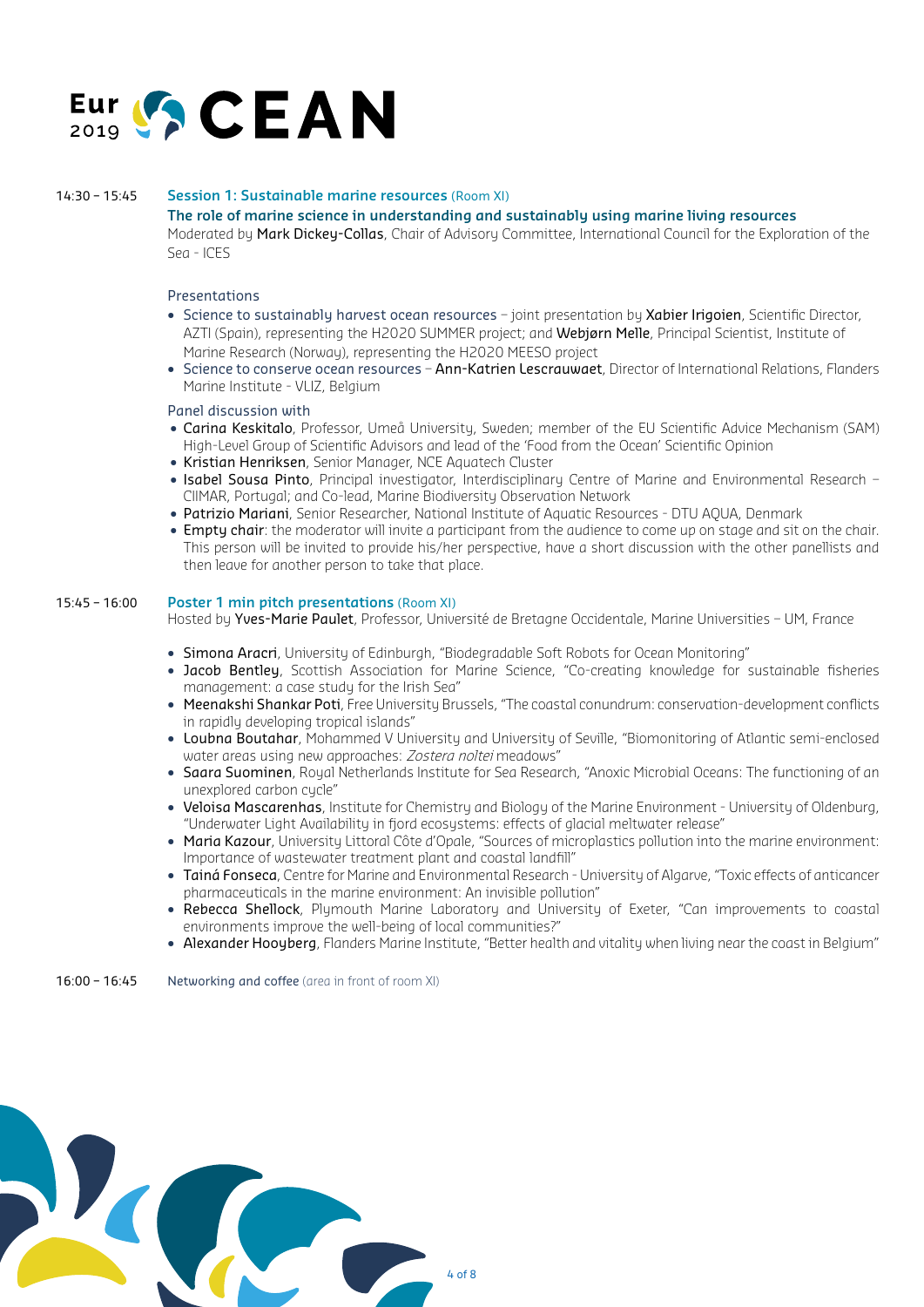

#### 16:45 – 18:00 **Session 2: The land perspective for a healthy ocean** (Room XI) **The role of marine science in understanding and tackling the problem of new pollutants (including plastics and pesticides) in the marine environment** Moderated by Julia Schnetzer, Scientific Coordinator, Ocean Plastics Lab r<mark>ole of marine science in unde</mark><br>w <mark>pollutants (including plast</mark><br>rated by <mark>Julia Schnetzer</mark>, Scient

Panel discussion with

- Sabine Pahl, Associate Professor, University of Plymouth, United Kingdom; and Vice-Chair, SAPEA Working Group on micro- and nanoplastic pollution
- Bart Vandewaetere, Head, Corporate Communications and Government Relations, Nestlé S.A.
- Maria Lodovica Gullino, Professor, Università di Torino, Italy; and H2020 EMPHASIS Project Coordinator
- Adrian Stanica, Director General, GeoEcoMar, Romania; and Coordinator, International Centre for Advanced Studies on River-Sea Systems - ESFRI DANUBIUS-RI
- Empty chair: the moderator will invite a participant from the audience to come up on stage and sit on the chair. This person will be invited to provide his/her perspective, have a short discussion with the other panellists and then leave for another person to take that place.

#### 18:00 Close Day 1

#### Group picture

#### 18:00 – 18:30 **Evening session** (Room XI) **Research Vessels in the European Ocean Observation landscape** Short introduction by George Petihakis, Chair of European Global Ocean Observing System, EuroGOOS, and Research Director, Hellenic Centre of Marine Research – HCMR, Greece

Followed by a short presentation by Valérie Mazauric, co-Chair, EMB Working Group on Research Vessels, Ifremer, France

18:30 – 20:00 Evening reception (Cafeteria,  $7<sup>th</sup>$  floor)

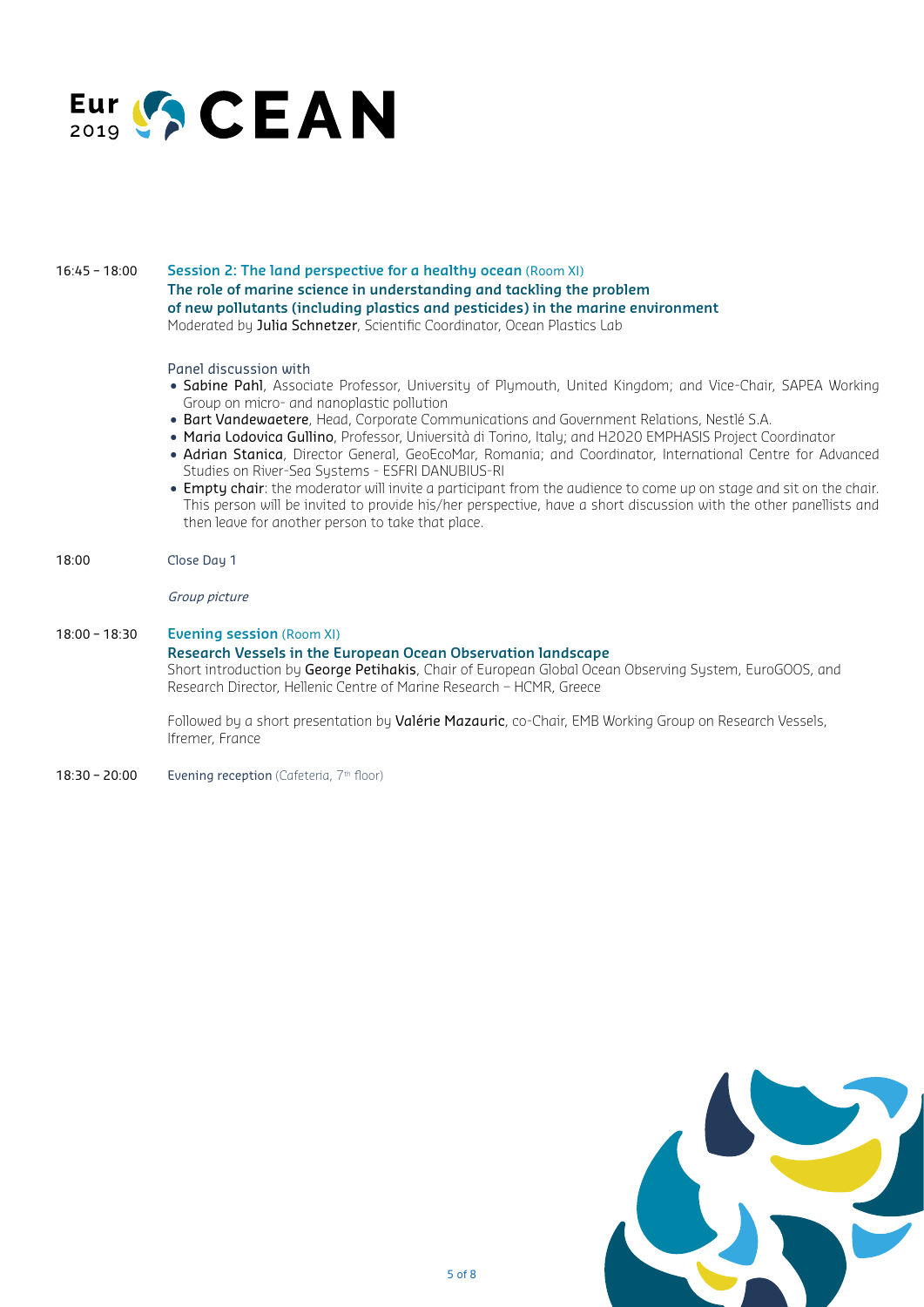

## **Wednesday, 12 June 2019**<br>08:00 – 08:30 Registration

08:00 – 08:30 Registration

09:00 – 10:30 **Session 3: Bringing sea basin communities together** (Room XI) **Experiences from Europe in bridging sea basin international cooperation in marine sciences and the way forward** <mark>Experiences from Europe in bridging sea basin international coopera<sup>.</sup><br>w<mark>ay forward</mark><br>Moderated by **Wendy Watson-Wright**, CEO, Ocean Frontier Institute, Canada</mark>

#### Presentation

Research and Innovation to support the EU sea basin regional strategies - Ana Teresa Caetano, Policy Officer, Healthy Oceans & Seas Unit, Directorate-General for Research and Innovation, European Commission

#### Panel discussion with

- Fabio Fava, Professor, University of Bologna, and Italian member to the GSO BLUEMED Working Group
- Yonah Seleti, Chief Director, Department of Science and Technology, South Africa
- Sofia Cordeiro, Coordinator Ocean Programme, Fundação para a Ciência e a Tecnologia FCT, Portugal
- Andris Andrusaitis, Acting Executive Director, BONUS Secretariat (EEIG)
- Baris Salihoglu, Director, Institute of Marine Sciences, Middle East Technical University METU, Turkey

#### 10:30 – 11:00 Networking and coffee (Mall)

Short statement: The Ocean University Initiative for a UNU Ocean Institute in France

#### 11:00 – 12:30 **Session 4: Oceans and Human Health** (Room XI) **Understanding the impacts of a changing ocean on human health**

Moderated by Torsten Thiele, Founder, Global Ocean Trust

Interactive session with the audience

#### Presentations

- Risks to Oceans and Human Health Sam Dupont, Senior Lecturer, University of Gothenburg
- Benefits for Oceans and Human Health Mathew White, Senior Lecturer, European Centre for Environment and Human Health, H2020 BlueHealth project

#### Panel discussion with

- Lora E. Fleming, Director, European Centre for Environment and Human Health, H2020 SOPHIE project
- Katja Philippart, Senior Scientist, Royal Netherlands Institute for Sea Research NIOZ
- Easkey Britton, Researcher, Whitaker Institute at National University of Ireland Galway NUIG, Ireland, big wave surfer and founder of Like Water
- Timothy Adams Bouley, Ocean Biotechnology Entrepreneur
- Empty chair: the moderator will invite a participant from the audience to come up on stage and sit on the chair. This person will be invited to provide his/her perspective, have a short discussion with the other panellists and then leave for another person to take that place.

#### Round-up and interactive session

12:30 – 14:00 Lunch (Mall)

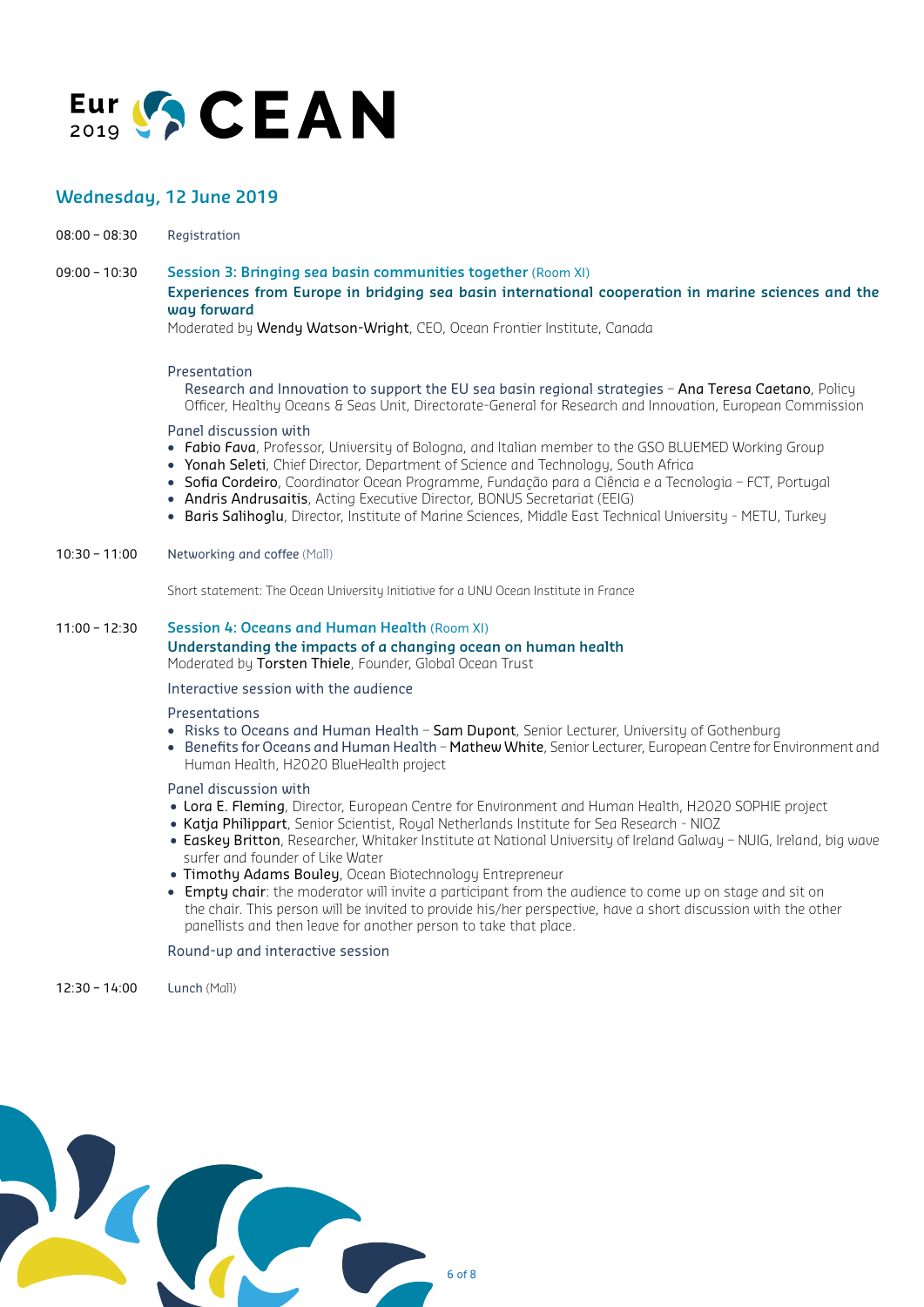

### 14:00 – 15:30 **Session 5: National perspectives for marine science contribution to Sustainable Development Goals<br>(Room XI)<br>Introduced and moderated by Peter Herzig, Executive Director, GEOMAR Helmholtz Centre for Ocean Res** (Room XI)

Introduced and moderated by Peter Herzig, Executive Director, GEOMAR Helmholtz Centre for Ocean Research Kiel, Germany

Presentations by next EU Presidencies

- Joachim Harms, Head, Marine Research, Geosciences, Ship and Marine Technologies Department, Project Management Jülich - PtJ, on behalf of Rudolf Leisen, Head, Marine, Coastal and Polar Research Department, Federal Ministry of Education and Research, Germany **Achim Harms,** Head, Marine For<br>Inagement Jülich - PtJ, *on beha<br>deral Ministry of Education and I*<br>sé Paulo Esperanca, Vice-Presi
- José Paulo Esperanca, Vice-President, Foundation for Science and Technology FCT, on behalf of Manuel Heitor, Minister of Science, Technology and Higher-Education, Portugal

#### Short statements by

- Cyril Moulin, Deputy Director, Institut National des Sciences de l'Univers Centre National de la Recherche Scientifique – INSU-CNRS, France
- Niall McDonough, Director, Policy, Innovation and Research Support Services, Marine Institute, Ireland
- Giuseppe Valditara, Head, Higher Education and Research Department, Ministry of Education, University and Research, Italy
- Jan Busstra, Water and Marine Director, Directorate-General Water & Soil Policy, Ministry of Infrastructure and Water Management, The Netherlands
- Christina Abildgaard, Director, Department for Bioresources and Environmental Research, Research Council of Norway, on behalf of Fridtiof F. Unander, Executive Director, Resource Industries and the Environment, The Research Council of Norway
- Simion Nicolaev, Director General, National Institute for Marine Research and Development "Grigore Antipa", Romania
- Colin Moffat, Scottish Government's Chief Scientific Advisor for Marine and Co-Chair of Marine Science Co-ordination Committee, Government of United Kingdom

#### 15:30 – 16:30 **Closing session – Ensuring a sustainable ocean by 2030** (Room XI)

Moderated by Gilles Lericolais, Director European and International Affairs, IFREMER, France

Ricardo Serrão Santos, Member of European Parliament

Hand-Over poster competition prize

Peter Thomson, UN Special Envoy for the Ocean (video message) Vladimir Ryabinin, Executive Secretary, Intergovernmental Oceanographic Commission (IOC) of UNESCO Ana Teresa Caetano, Policy Officer, Healthy Oceans & Seas Unit, Directorate-General for Research and Innovation, European Commission

Our vision for future marine science Alba González Vega & Liam Lachs, EMB Young Ambassadors

Jan Mees, Chair of European Marine Board

16:30 Close of EurOCEAN 2019